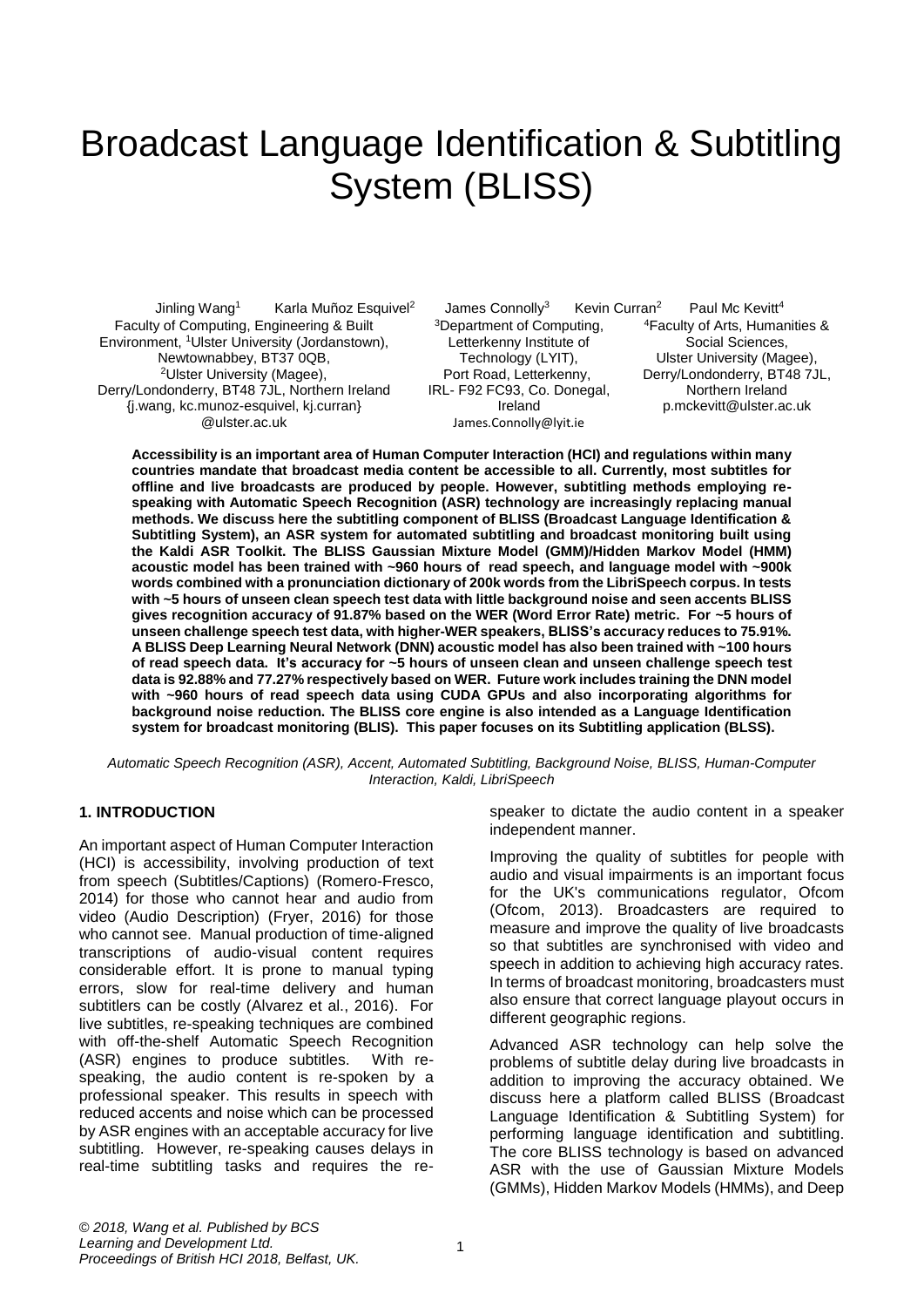Neural Networks (DNNs) implemented within the Kaldi Toolkit platform (Kaldi, 2018). BLISS is tailored to the traditional and online broadcast media and video production industries. The BLISS core engine is also intended as a Language Identification system for broadcast monitoring (BLIS) (Connolly et al., 2014), a software application which identifies the language of the broadcast and alerts and even corrects if it is the wrong language for a particular region. In this paper we focus on its Subtitling application (BLSS).

Key problems BLISS addresses include:

- a) Latency and hence speed of transcription from spoken word to text output.
- b) Accuracy and compliance performance to mitigate reputation damage and financial penalties.
- c) Reduction of costs through automation of human-based manual transcription.

In this paper section 2 gives a brief review of recently developed ASR technology. In Section 3, the design, architecture and implementation of BLISS is discussed. Section 4 discusses experimental results from testing BLISS and the impact of new unseen accents and noise. Section 5 concludes and discusses future work.

# **2. BACKGROUND & RELATED WORK**

ASR is concerned with developing technologies that enable the recognition and translation of spoken language into text by computerised systems. ASR is also referred to as automatic Speech-To-Text (STT). In recent years, ASR technology has made remarkable progress, but the design of ASR systems still needs to pay careful attention to problems such as accents and noise.

Most ASR systems rely on phoneme recognition and word decoding. Classification algorithms (e.g., GMMs) are used on highly specialised features such as Mel Frequency Cepstral Coefficients (MFCCs) or Perceptual Linear Predictive coefficients (PLPs) so that a distribution of possible phonemes for each frame can be obtained (Kaur et al., 2016; Karpagavalli & Chandra, 2016). A HMM with a pretrained language model is used to find the most likely sequence of phonemes that can be mapped to the output words during the decoding phase. HMMs are often utilised to handle the temporal variability of speech, and have been popular because they are flexible, versatile, and have a consistent statistical framework (Mohamed et al., 2009, 2012; Stevenson, 2016).

An alternative to GMMs evaluating performance is a feed-forward neural network, which takes several frames of coefficients as input and produces posterior probabilities over HMM states as output. DNNs have proven successful for acoustic modelling in speech recognition especially for largescale tasks with examples being DNN-HMM hybrid systems (Hinton et al., 2006, 2012; Hinton & Salakhutdinov, 2006; Woodland et al., 2015), CNN-HMM hybrid systems (Sercu & Goel, 2016) and endto-end ASR systems (Song & Cai, 2015; Collobert et al., 2016; Liptchinsky et al., 2017).

# **2.1 DNN-HMM hybrid systems**

By taking advantage of DNN discriminative power, several successful hybrid DNN-HMM ASR systems have been developed for phoneme recognition (Hinton et al., 2012, Pan et al., 2012). DNNs have been used for acoustic model likelihood computation. Here DNNs outperformed traditional GMMs in predicting emission probabilities of HMM states representing phonemes in a hybrid model setup. DNNs have given promising results for large vocabulary continuous speech recognition (LVCSR) tasks, showing significant gains over GMM/HMM systems on a wide variety of small and large vocabulary tasks (Seide et al., 2011; Dahl et al., 2011, 2012, 2013; Li et al., 2013; Jaitly et al., 2012; Sainath et al., 2013; Zhang & Woodland, 2015).

A trained DNN output is not the end result of an ASR system, but instead supplies a HMM with the best acoustic modelling information to predict the target HMM states. The advantage of DNNs over GMMs in ASR is their ability to predict many thousands of tied triphone HMM states. This creates a large number of HMM classes and also inherently adds to the amount of training data and time needed to initialise a DNN-HMM system. For the 2015 Multi-Genre Broadcast (MGB) challenge, Woodland et al. (2015) outline a speech to text model containing a segmentation system based on DNNs. The model uses HTK 3.5 for building the DNN-based hybrid and tandem acoustic model in a joint decoding framework. The final system had the lowest (23.7%) Word Error Rate (WER) metric error rate for speechto-text transcription on the MGB evaluation data (Bell et al., 2015).

# **2.2 CNN-HMM hybrid systems**

Convolutional Neural Networks (CNNs) can be used to model correlation between spatial and temporal signals, and reduce spectral variance in acoustic features for ASR. Hybrid ASR systems incorporating CNNs with HMMs/GMMs have achieved promising results with various benchmarks (Abdel-Hamid et al., 2013; Sainath et al., 2013). CNNs are a more effective model for speech compared to extensively used fully-connected acoustic DNN models. The number of convolutional layers, the optimal number of hidden units along with the best pooling strategy, and the best input feature type for CNNs should all be considered. Comparing CNNs to DNNs and GMMs show that CNNs can have a 13-30%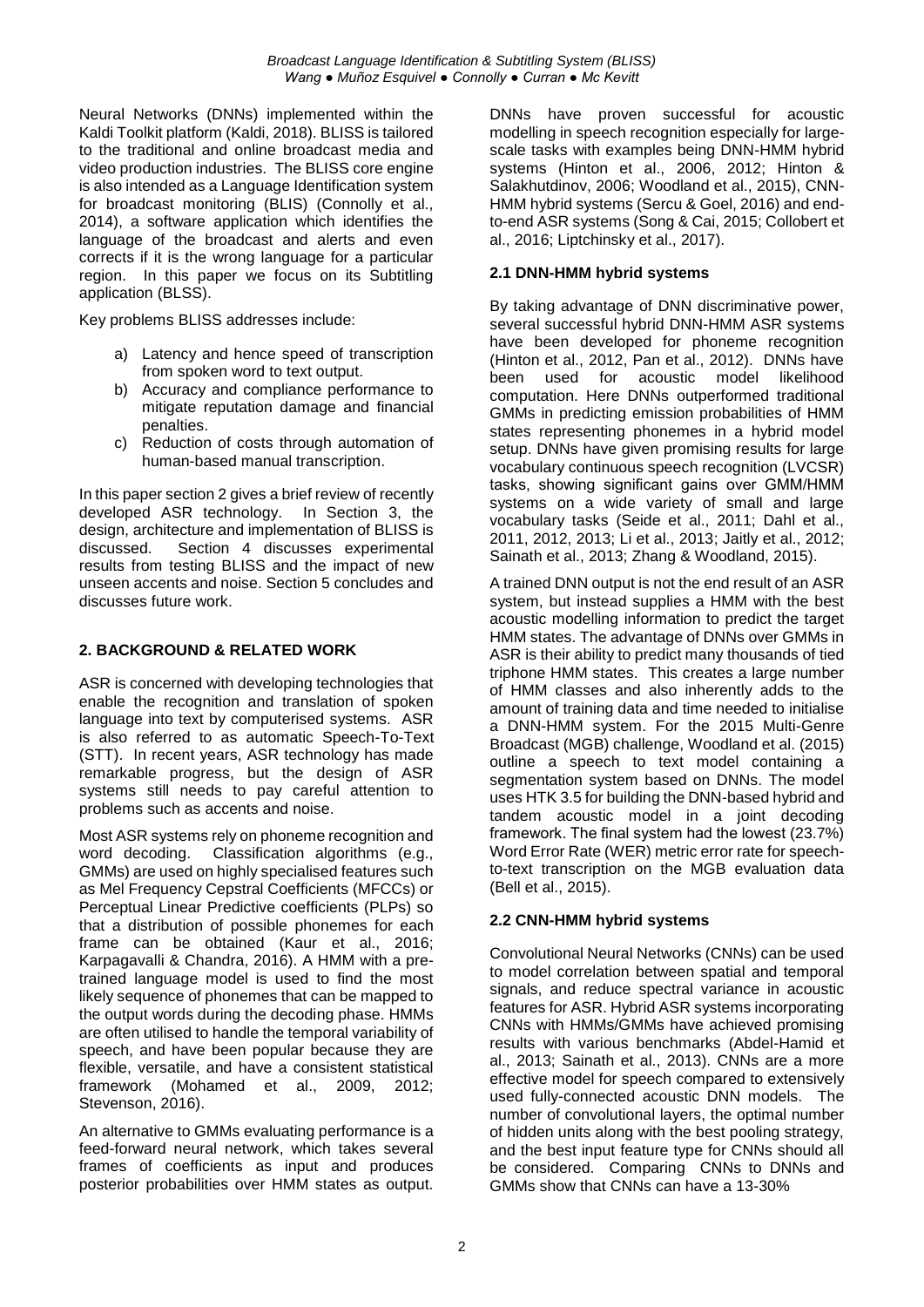*Broadcast Language Identification & Subtitling System (BLISS) Wang ● Muñoz Esquivel ● Connolly ● Curran ● Mc Kevitt*



*Figure 1: Architecture of BLISS* 

improvement over GMMs, and a 4-12% improvement over DNNs, on a variety of LVCSR tasks such as the 400 hours Broadcast News and 300 hours Switchboard tasks (Sercu & Goel, 2016).

## **2.3 End-to-End systems**

Hybrid systems have been developed for phoneme recognition and decoding by HMMs. Recurrent neural networks (RNNs) can handle recognition and decoding simultaneously. Connectionist Temporal Classification (CTC) with RNNs (Zhang & Pezeshki, 2016) for labelling unsegmented sequences makes it feasible to train an 'end-to-end' ASR system instead of using hybrid settings. However, RNNs are computationally expensive and sometimes difficult to train. Inspired by the advantages of both CNNs and the CTC approach, an end-to-end ASR model was developed for sequence labelling, by combining hierarchical CNNs with CTC directly without recurrent connections. In evaluating the approach in the TIMIT phoneme recognition task, this model is not only computationally efficient, but also competitive with existing baseline systems. Moreover, CNNs have the capability to model temporal correlations with appropriate context information. LVCSR systems perform differently in terms of accuracy depending on the ASR task.

Clean read speech data gives better results than broadcast speech data. There are several subtitling tools on the market that enable the conversion of audio into text, e.g., the SAVAS project automatic live and batch subtitling application for several European languages such as Basque & Portugese (Alvarez et al., 2016). However, we still do not have human-level ASR systems for the automated subtitling task (Maxwell, 2018).

## **3. BLISS DESIGN & IMPLEMENTATION**

Here we discuss the Design and Implementation of BLISS in terms of requirements analysis, architecture, and implementation with the Kaldi Toolkit and LibriSpeech dataset for model training and testing.

# **3.1 Customer requirements analysis**

We have conducted requirements analysis and customer conversations with 25 Vendors and End Users within the 2017 ICURe NI LIC Lean Launch programme hosted by the SETsquared Partnership, Ulster University and Queen's University Belfast. Benchmarking of subtitle quality requires at least 95% accuracy in terms of WER or NER (Number Edition Recognition) metrics (Alvarez et al., 2016), with some customers requiring 100%. Vendors and End Users quote subtitler charging costs of e.g. ~£3.50/min., and sales pricing of e.g. ~£550/hr. with differences depending on nature of media content. Most Vendors access an external bank of outsourced subtitlers with internal staff quality checking and packaging. Vendors are currently investigating solutions that use cutting-edge ASR technology to automatically transcribe speech and format it for subtitling and captioning purposes, e.g. Red Bee Media (Maxwell, 2018). Any ASR system that reduces the cost, time and penalties for subtitling (Ofcom, 2013) would be of huge benefit to the subtitling industry.

## **3.2 BLISS architecture design**

Figure 1 illustrates the modules in BLISS. Raw speech is converted to sequences of feature vectors using classical signal processing methods, e.g. MFCCs. The data X is a sequence of frames of audio features x1, x2…xt. *Y* represents text sequences. Using the language models, a sequence of words is produced. In the pronunciation dictionary for each word there is a pronunciation model for how this word is spoken. The pronunciation model with associated probabilities is written as a sequence of phonemes (or pronunciation tokens) which are basic unit of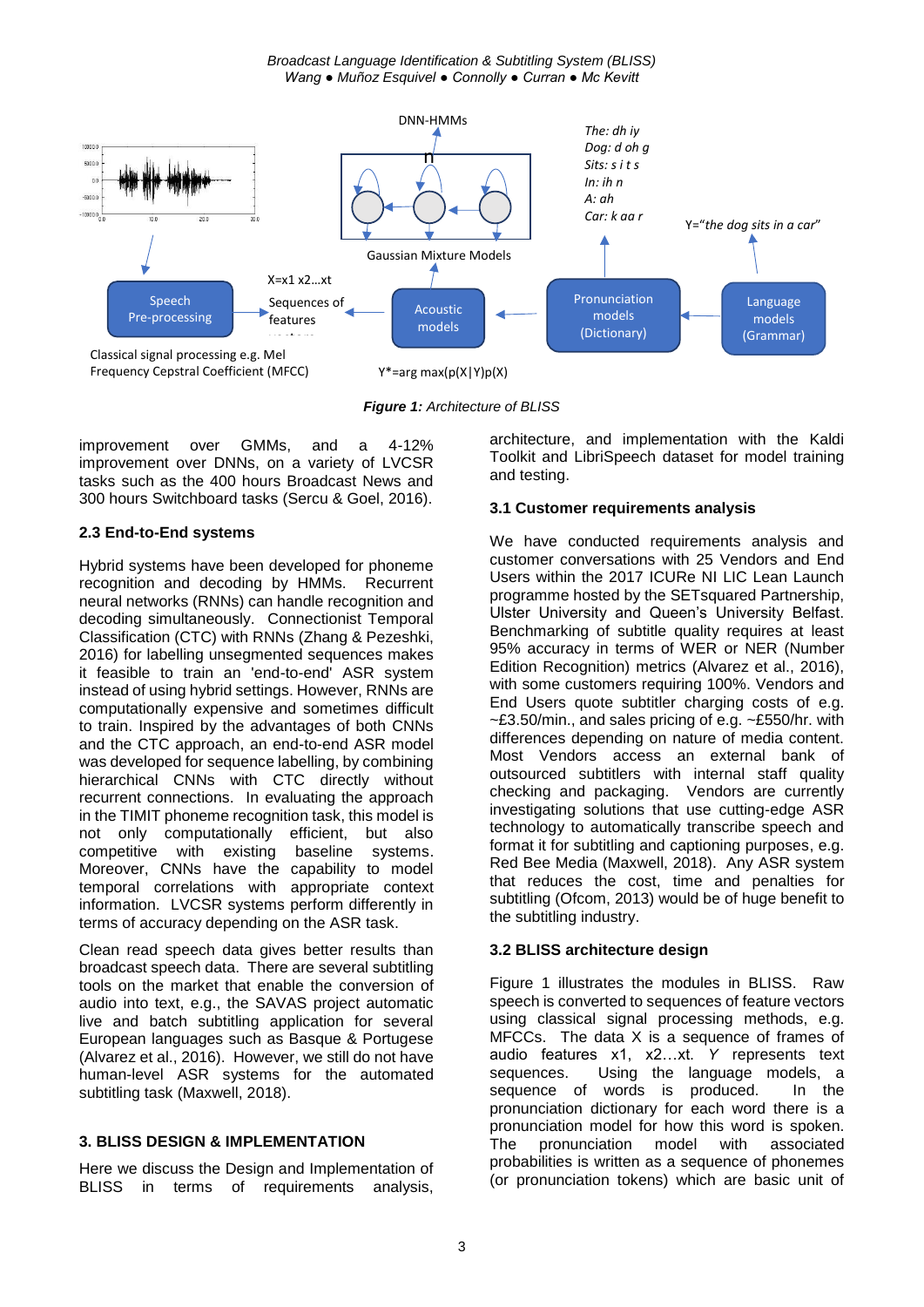sound, and then converted into sequences of text with corresponding pronunciation tokens. The models are fed into an acoustic model to test token sounds. Acoustic models are typically built using three state left-to-right GMMs which output frames of data. When the acoustic model is built, recognition can be performed by conducting inference on data received. For example, when some waveforms are received and their features (*X*) are extracted, the acoustic model deciphers the sequence of Y's that would cause this sequence of *X* with the highest probability. Traditionally, each of the components shown in Figure 1 were completed with traditional statistical methods (e.g., HMMs) but neural networks have recently proven superior.

#### **3.3 Implementation of BLISS**

Here we discuss the implementation of BLISS in terms of LibriSpeech datasets for training and testing, Language Model (LM) and Acoustic Model.

#### *3.3.1. Training and testing datasets*

BLISS was trained and tested on the LibriSpeech<sup>1</sup> dataset, and in addition a USA Alabama broadcast News dataset was used for testing. Table 1 gives details on the LibriSpeech datasets.

| Data  | Subset     | Hours | Mins./ | Gender |     |
|-------|------------|-------|--------|--------|-----|
|       |            |       | Spkr.  |        | м   |
| Train | train 100c | 100.6 | 25     | 125    | 126 |
|       | train 360c | 363.6 | 25     | 439    | 482 |
|       | train 500h | 496.7 | 30     | 564    | 602 |
| Test  | test c     | 5.4   | 8      | 20     | 20  |
|       | test h     | 5.1   | 10     | 17     | 16  |

For example, the *train\_100c* dataset includes ~100 hours of clean speech data, 28,539 utterances with 990,101 words that are spoken by 125 female and 126 male speakers. Each speaker spoke for 25 minutes. Speakers in the LibriSpeech corpus were ranked according to transcript WER and were divided roughly in the middle. The lower-WER speakers were designated as, *clean (c),* and the higher-WER speakers were designated as, *challenge (h)*. The *test\_c* dataset includes ~5.4 hours of unseen clean test data, 2,620 utterances with 52,576 words that are spoken by 20 females and 20 males. Each speaker spoke for 8 minutes. The *test* h dataset includes ~5.1 hours of unseen challenge test data, 2,939 utterances with 52,343 words that are spoken by 17 females and 16 males. Each speaker spoke for 10 minutes.

#### <sup>1</sup> The LibriSpeech American accent English dataset can be downloaded from: *[http://www.openslr.org/12/.](http://www.openslr.org/12/)*

<sup>2</sup> The LibriSpeech LM can be downloaded from:

-

## *3.3.2. BLISS Language Model (LM)<sup>2</sup>*

The full, non-pruned 3-gram LM was trained using the most frequent 200k word vocabulary from 14,500 public domain books in which about 803 million tokens and 900k unique words were selected (Panayotov et al., 2015). The pronunciation lexicon includes a 206,510 word pronunciation dictionary as some words have more than one pronunciation.

#### *3.3.3. BLISS Acoustic Models*

*train\_100c* (~29k utterances) and data subsets (*2k, 5k* and *10k*) were used to train BLISS early-stage acoustic models. For the monophone stages of acoustic model development the shortest utterances were selected to facilitate data alignment from a flat start. The *5k, 10k, train\_100c* and the entire about 960 hours training subset utterances were incrementally aligned using preceding built models. Model *tri5b* is a Speaker Adapted Training (SAT) model that was built on Feature space Maximum Likelihood Linear Regression (FMLLR)-adapted features on the ~960 hours mixed data.

#### **4. EXPERIMENTAL RESULTS**

The BLISS *tri5b* model was tested on both the unseen clean (*test\_c*) and challenge (*test\_h*) test datasets listed in Table 1 and it gave WER results of 8.13% and 24.09% respectively. The USA Alabama News data was used to test background noise and accent effects, e.g. *AN2088*: "there was that survey which said that the united states wasn't going to use nukes to help south korea", with all words in the pronunciation dictionary except "nukes".

Figure 2 shows the performance of *tri5b* in terms of WER results without and with unseen accent, noise and music on the unseen USA Alabama News audio utterance *AN2088* using the full, non-pruned 3-gram BLISS LM. *test\_c*, *test\_h* and *AN2088* are all unseen during training. However, although the training data has audio data with accents found in *test\_c* and *test\_h*, accents from the USA Alabama news English audio data are unseen during *tri5b* model training. BLISS performance on USA Alabama News data with new unseen accents, without or with white noise and music gives WER results of 52.63%, 57.89% and 94.74% respectively. Figure 2 shows background noise and music affect performance, with music having a greater effect than noise.

A BLISS *DNN* model trained with the BLISS *train\_100c* acoustic model using the setup discussed in Povey et al. (2015) was compared to the BLISS *tri4b* model also built using *train\_100c*. Results show the BLISS *DNN* model achieves better

*<http://www.openslr.org/11/>*.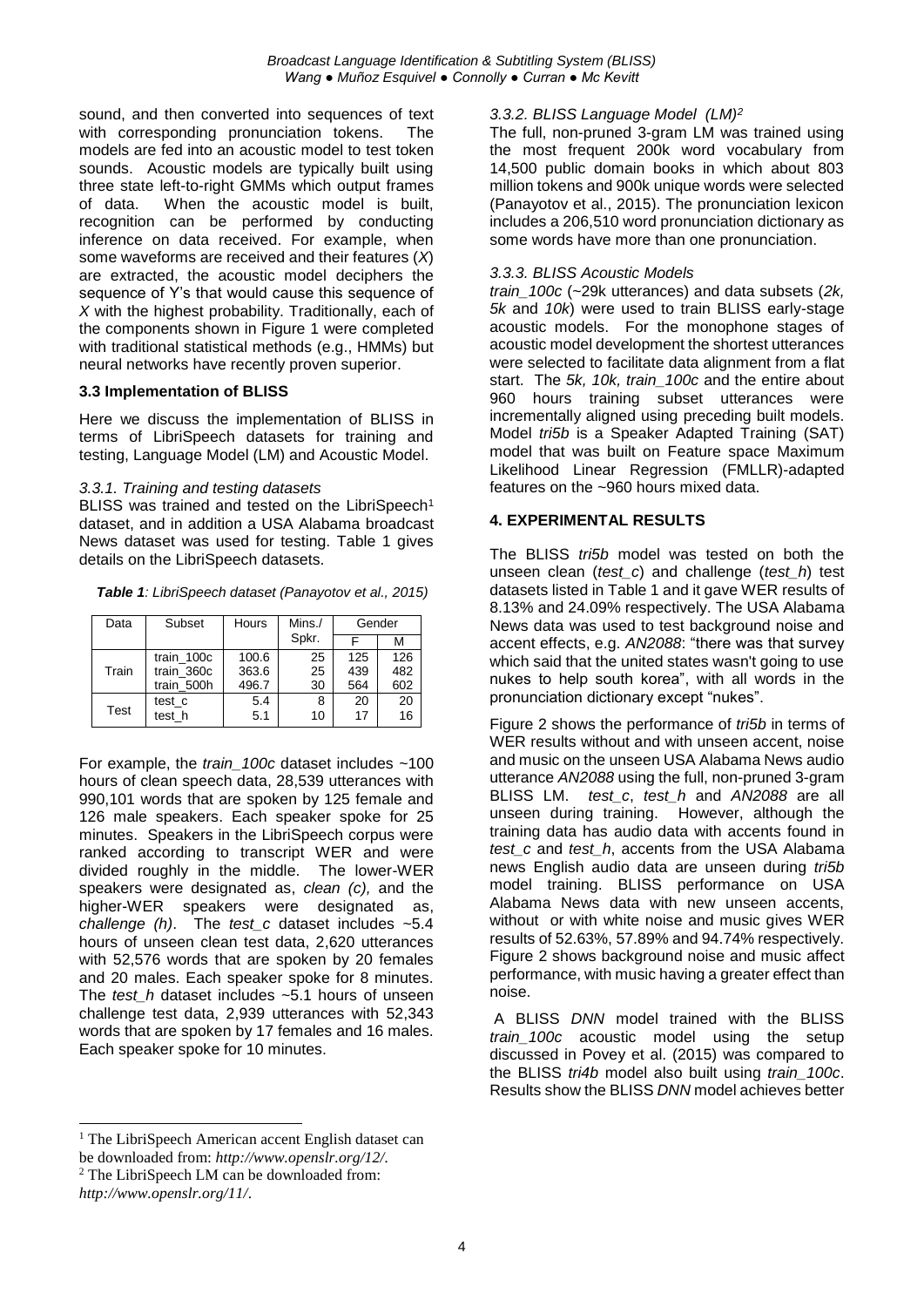performance than the BLISS *tri4b* model using the same volume of acoustic training data (100 hours) with the full, non-pruned 3-gram LM. WER for the BLISS *DNN* model decreases to 7.12% from that using the BLISS *tri4b* model (9.74%) for *test\_c* clean audio data. WER for the *DNN* model decreases to 22.73% from that using BLISS *tri4b* model (32.93%) for *test\_h* challenge audio data.



*Figure 2: Effect of unseen accents, white noise and background music on WER*

# **5. CONCLUSION & FUTURE WORK**

In this paper we discussed the design and implementation of a software platform called BLISS (Broadcast Language Identification & Subtitling System) for performing subtitling (BLSS) and language identification (BLIS) within the broadcast entertainment industry, with a focus on subtitling. BLISS is based on customer requirements analysis conducted with more than 25 Vendors and End Users. The LibriSpeech USA English audio book read speech and USA Alabama broadcast News datasets were used to build and test the BLISS acoustic models using the Kaldi ASR Toolkit. BLISS gives promising WER metric results of 8.13% and 24.09% respectively on ~5 hours of unseen test clean (*test\_c*) and unseen test challenge (*test\_h*) audio data subsets from the LibriSpeech corpus. BLISS performance on USA Alabama broadcast News data with new unseen accents gives WER results of 52.63%. Our experiments demonstrate that speech with new unseen accents, background noise and music degrade BLISS model performance, with music degrading more than white noise. The BLISS *DNN* model performs better than the BLISS GMM/HMM *tri4b* model giving WER results of 7.12% (over 9.74%) with *test\_c*, and 22.73% (over 32.93%) with *test\_h*. Future work includes developing further BLISS DNNs models and methods for noise removal.

## **6. ACKNOWLEDGEMENTS**

BLISS R&D has been funded by Invest NI Proof of Concept (PoC) awards PoC-607 (BLISS) & PoC-318 (Song Form Intelligence) & NI LIC ICURe travel funds. We would like to thank Paul Malcolmson of Invest NI; Fergus Begley & Dr. John Macrae of Ulster University Office of Innovation; Alan Scrase & Don Spalinger from SETsquared; BLISS Mentors Stephen Craig, Ben Dair, Andrew Lambourne, Dr. Pablo Romero-Fresco & Mark Caldwell; MC+P Consulting, Prof. Mike McTear & Dr. Arantza del Pozo for Market Assessment & Dr. Junxiu Liu & Mike McCool for technical support.

# **7. REFERENCES**

- Abdel-Hamid, O., Deng, L. & Yu, D. (2013). Exploring convolutional neural network structures and optimization for speech recognition. Interspeech, ISCA, Lyon, France, 3366- 3370.
- Alvarez, A., Mendes, C., Raffaelli, M., Luıs, T., Paulo, S., Piccinini, N., Arzelus, H., Neto, J., Aliprandi, C. & del Pozo, A. (2016). Automating live and batch subtitling of multimedia contents for several European languages. Multimed. Tools Appl., Vol. 75, 10823–10853.
- Bell, P., Gales, MJF., Hain, T., Kilgour, J., Lanchantin, P., Liu, X., McParland, A., Renals, S., Saz, O., Wester, M. & Woodland, PC. (2015). The MGB challenge: Evaluating multi-genre broadcast media recognition. In Proc. of IEEE Workshop on Speech Recognition and Understanding (ASRU2015), Scottsdale, Arizona, USA, 687-693.
- Collobert, R., Puhrsch, C. & Synnaeve, G. (2016). Wav2letter: an end-to-end convnet-based speech recognition system. CoRR, Vol. abs/1609.03193.
- Connolly, J., Curran, K., McKevitt, P., Macrae, J. & Craig, S. (2014). Broadcast Language Identification System (BLIS). In: Proc. of the 16th Irish Machine Vision and Image Processing Conference (IMVIP-14), Ulster University, UK.
- Dahl, G., Yu, D., Deng, L. & Acero, A. (2011). Large vocabulary continuous speech recognition with context-dependent DBN-HMMs. IEEE International Conference on Acoustics, Speech and Signal Processing (ICASSP), Prague, Czech Republic, 4688-4691.
- Dahl, G., Yu, D., Deng, L. & Acero, A. (2012). Context Dependent Pre-trained Deep Neural Networks for Large Vocabulary Speech Recognition, Vol. 20, No.1, 30–42.
- Dahl, G., Sainath, T. & Hinton, G. (2013). Improving DNNs for LVCSR using rectified linear units and dropout. International Conference on Acoustics, Speech and Signal Processing (ICASSP), Vancouver, ca8609-8613.
- Fryer, L. (2018). An introduction to Audio Description: a practical guide. New York, USA: Routledge.
- Hinton, G., Osindero, S. & The, Y. (2006). A fast learning algorithm for deep belief nets. Neural Computation, Vol. 18, 1527-1554.
- Hinton, G. & Salakhutdinov, R. (2006). Reducing the dimensionality of data with neural networks, Science. Vol. 313, No. 5786, 504-507.
- Hinton, G., Deng, L., Yu, D., Dahl, G., Mohamed, A., Jaitly, N., Senior, A., Vanhoucke, V., Nguyen, P., Sainath, T. N. & Kingsbury, B. (2012). Deep Neural Networks for Acoustic Modelling in Speech Recognition. IEEE Signal Processing Magazine, Vol. 29, No. 6, 82–97.
- Jaitly, N., Nguyen, P., Senior, A. W. & Vanhoucke, V. (2012). Application of Pretrained Deep Neural Networks to Large Vocabulary Speech Recognition. The 13<sup>th</sup> International Speech Communication Association, in Proc. Interspeech, New York, USA, 2578-2581.